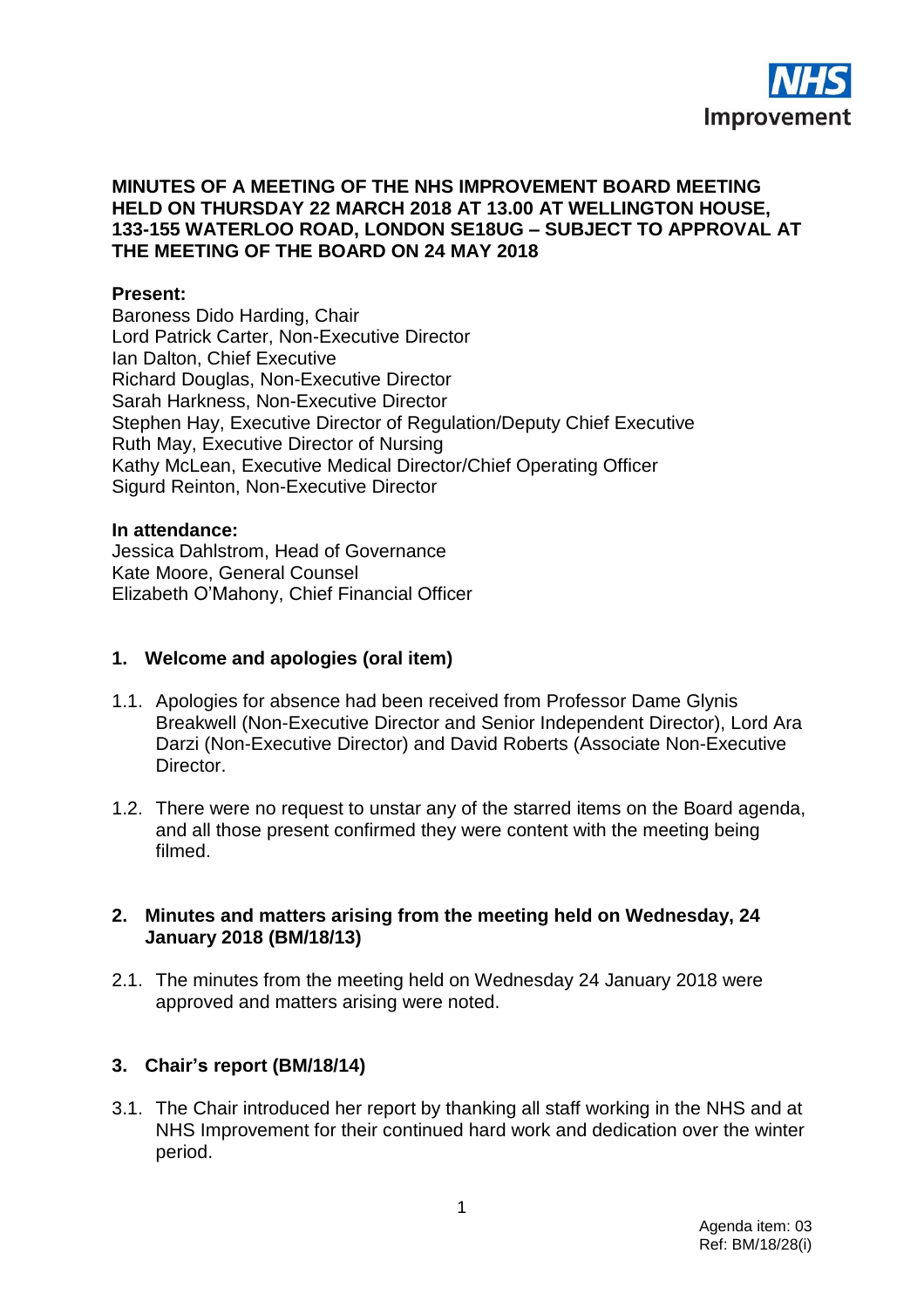3.2. She emphasised the important lessons to be learned from the Kirkup Review into Liverpool Community Health Trust, which would be taken very seriously by NHS Improvement.

# **4. Chief Executive's report (BM/18/15)**

- 4.1. The Chief Executive added his thanks to NHS staff who had been working tirelessly throughout the winter period. The NHS has experienced significant increases in demand over the period as a result of the cold weather and the 'flu epidemic.
- 4.2. The Board noted that the Chief Executive had given evidence to the Public Accounts Committee following the NAO's recent report into Sustainability and Transformation in the NHS and also to the Health Select Committee on Integrated Care.
- 4.3. An overview was provided of the work currently ongoing on the organisational design of NHS Improvement. The two significant workstreams, an internal organisational design programme and a joint working programme with NHS England, were discussed.
- 4.4. The Chief Executive stated that, like the Chair, he took the findings of the Kirkup Review into Liverpool Community Health Trust extremely seriously and the recommendations would be discussed in detail by the Board.
- 4.5. A discussion took place on the joint planning exercise which was currently ongoing with NHS providers and commissioners. The Board noted that given that two-year plans and contracts were in place, the planning process for 2018/19 was characterised as a refresh of plans already prepared. The incentives currently in place for providers to improve financial performance were discussed and the Board commented that a new approach for the financial year 2019/20 would be required to ensure appropriate incentives for long term improvement. It was requested that a discussion on this topic would be added to the forward plan for the Board. The Board should also be provided, in correspondence, with a timetable for the strategic programme of work on financial incentives.

## **ACTION: EO/JD**

4.6. The Board discussed changes since the last meeting to the number of providers in Special Measures. It was noted that Princess Alexandra Hospital NHS Trust had come out of Special Measures for quality and the Board congratulated the teams working on this turnaround. The Board also noted that Barking, Havering and Redbridge University Hospitals NHS Trust had been placed into Special Measures for financial reasons. A discussion took place on how to improve NHS Improvement's ability to identify early warning signals for declining financial performance and the Board noted this would be added to the Audit and Risk Assurance Committee workplan.

## **ACTION: RD**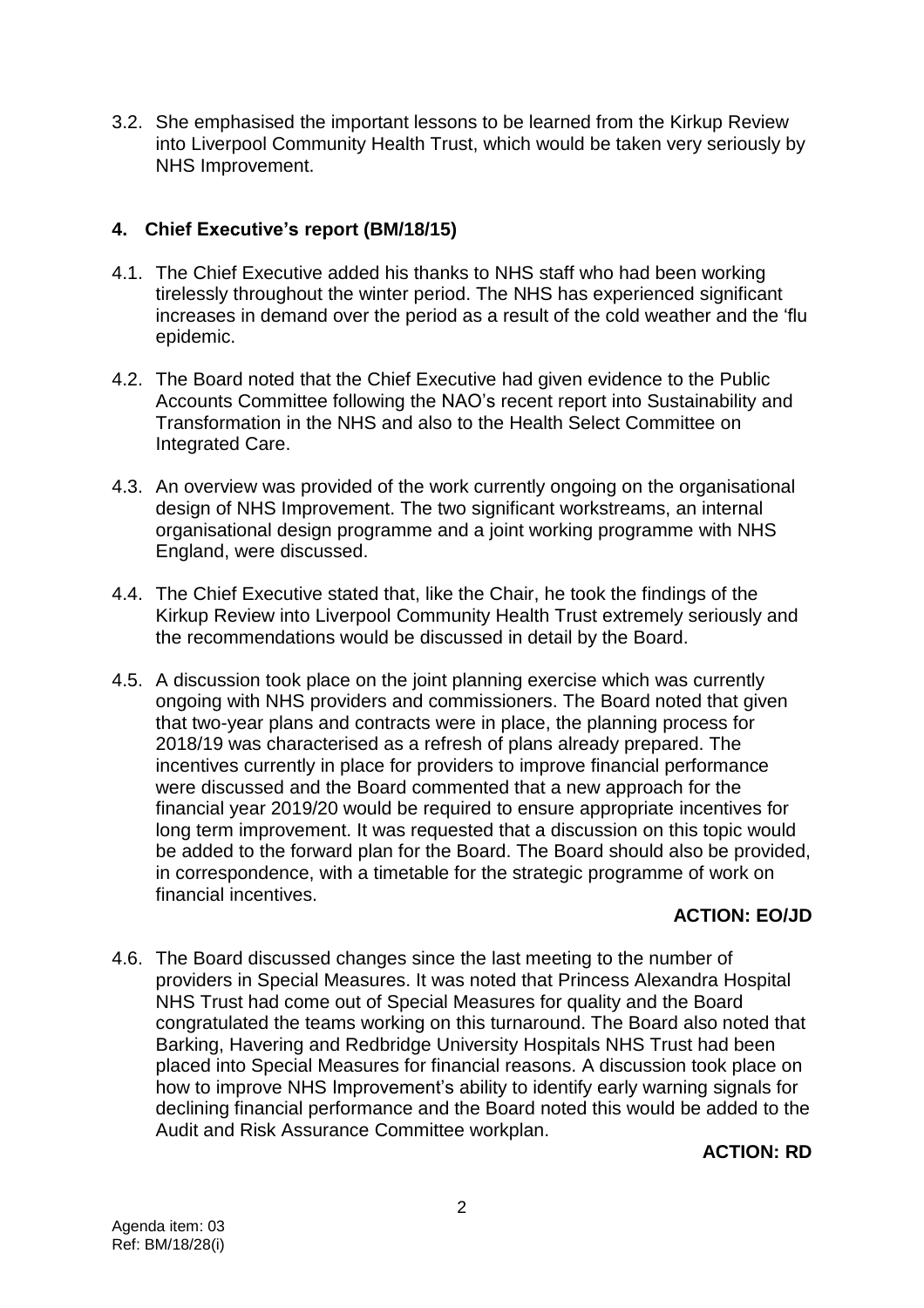# **5. Statement of Intention: Patient Voice (BM/18/17)**

- 5.1. The Executive Director of Nursing introduced the paper which asked the Board to approve a statement of intent to embed the patient and public voice (PPV) as business as usual across all directorates through a coherent, strategic approach to PPV design and delivery.
- 5.2. The Board welcomed the paper and highlighted the importance of committing to embedding PPV in all areas of business. The Board urged the team to ensure that the plans would be executed in a way that was meaningful, with bureaucracy to be avoided where possible. Consideration was given to the way in which there could be PVV involvement in areas such as operational productivity, finance and regulation. It was noted that support would be provided to each directorate with the implementation of the proposals. Strengthening the links with the 'front line' of the NHS was likely to be motivational for staff in these directorates as well as important for NHS Improvement.
- 5.3. The Chair commented that one of the best ways to embed PPV is for staff to serve at the front line themselves. Plans for all NHS Improvement staff to be able to volunteer for the NHS to celebrate the  $70<sup>th</sup>$  birthday of the NHS were discussed.

## **RESOLVED:**

5.4. The Board resolved to embed the patient and public voice (PPV) as business as usual across all directorates through a coherent, strategic approach to PPV design and delivery.

### **6. Response to recommendations made in the Independent review into Liverpool Community Health NHS Trust (BM/18/18)**

- 6.1. The Chief Executive introduced the report which set out NHS Improvement's response to the recommendations in the Kirkup report into issues at Liverpool Community Health NHS Trust. The Board noted that separately from this report, an independent investigator had been asked to look into the circumstances under which roles were found or facilitated for individuals identified in Dr Kirkup's report as bearing some responsibility for the issues at the Trust. This investigation had not yet been completed.
- 6.2. An overview was provided of the recommendations in the Kirkup report and the actions which NHS Improvement would take as a result. It was agreed that a number of matters would be brought back to the Board in May 2018 including the results of a review of NHS Improvement's role in relation to board appointments. Also in May 2018, the Board would be presented with proposals for an ambitious talent management and professional development offer for the provider sector. Further proposals for joint working with NHS England would also be brought to the Board in May 2018.

## **ACTION: ID**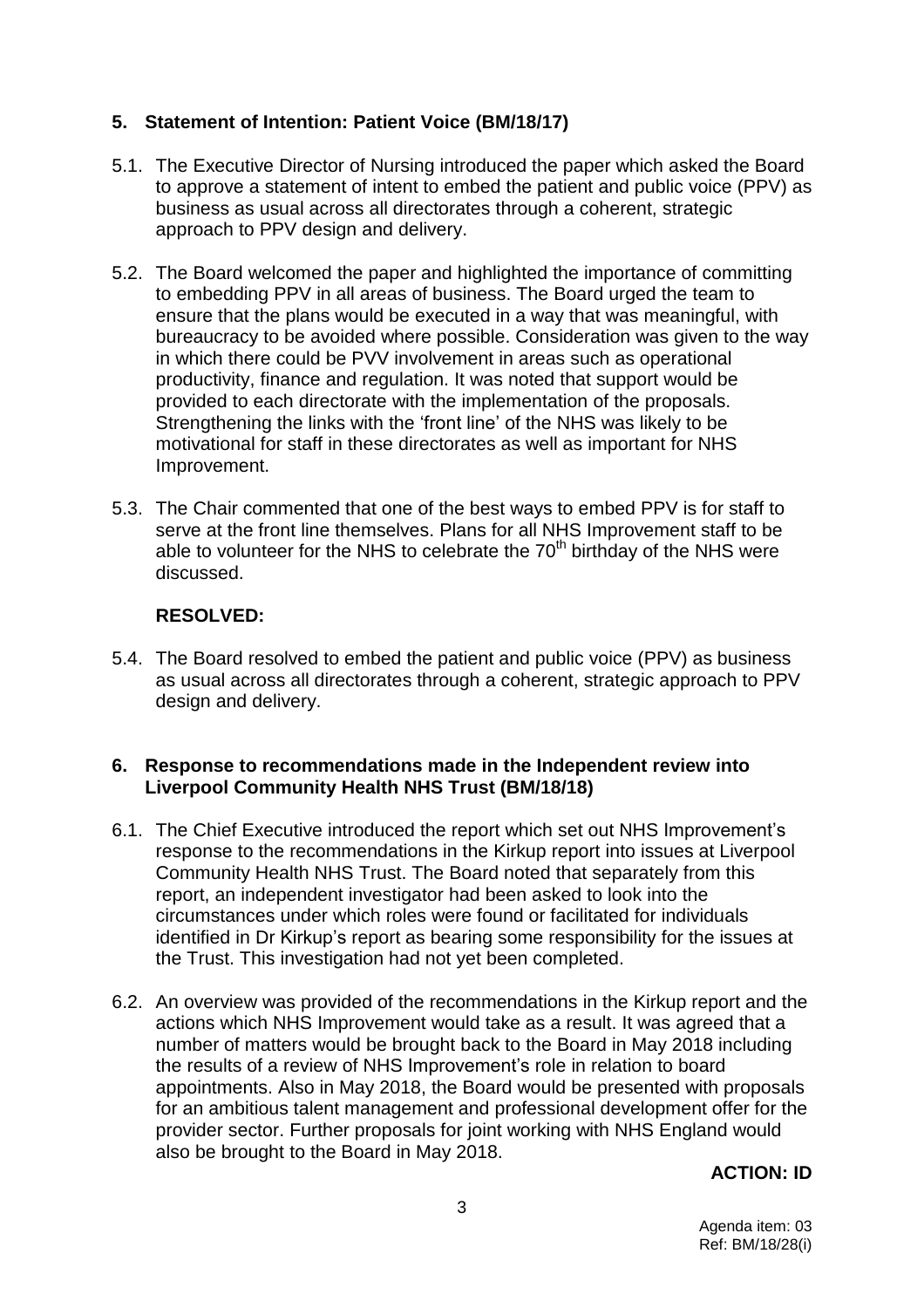- 6.3. Detailed consideration was given to a number of other aspects of the report including the approach taken by NHS Improvement to assessing the risk of challenging financial targets set for individual trusts. The importance of gathering soft intelligence regarding potential quality issues was emphasised. The Board also highlighted the importance of working closely with other bodies locally and nationally to ensure sharing of intelligence and the handover of information in the case of transactions or reconfigurations.
- 6.4. Comparisons were made with previous failings at and reviews of Mid Staffordshire NHS Foundation Trust and University Hospitals of Morecambe Bay NHS Foundation Trust. The Board emphasised the importance of ensuring learning was embedded. Given the importance of leadership and culture, a focus on Human Resources leadership was required.

### **RESOLVED:**

6.5. The Board concluded that NHS Improvement accepted responsibility for the findings in the Kirkup report, took these very seriously and would make a number of significant changes as a result. A report with an update on the actions taken would be presented to the Board in May 2018.

**ACTION: ID**

## **7. Early debrief on winter period (BM/18/16)**

- 7.1. The National Urgent and Emergency Care Director attended the meeting for consideration this item.
- 7.2. The Board was provided with an overview of performance of NHS providers' emergency departments in February and March 2018. It was noted that there had been significant issues associated with a continued 'flu epidemic, an outbreak of norovirus and continued cold weather. Although performance against the A&E target had suffered as a result, more people in emergency departments had been seen within four hours compared to the same period last year. The Board noted that good progress had been made in increasing the use of the 111 helpline and increasing the percentage of calls which received clinical input. Progress had also been made on freeing up bed capacity by addressing delayed transfers of care where possible.
- 7.3. Work had now started on planning for the next winter. Lessons from this winter would be incorporated in the plan and there would be a focus on joint capacity planning with NHS England and commissioners, length of stay opportunities and streaming those arriving at emergency departments towards General Practitioners where appropriate. A full report would be presented once all the analysis of this winter is complete.
- 7.4. A discussion took place on the targeted support which had been offered to the most challenged trusts. While this support had not in all cases translated into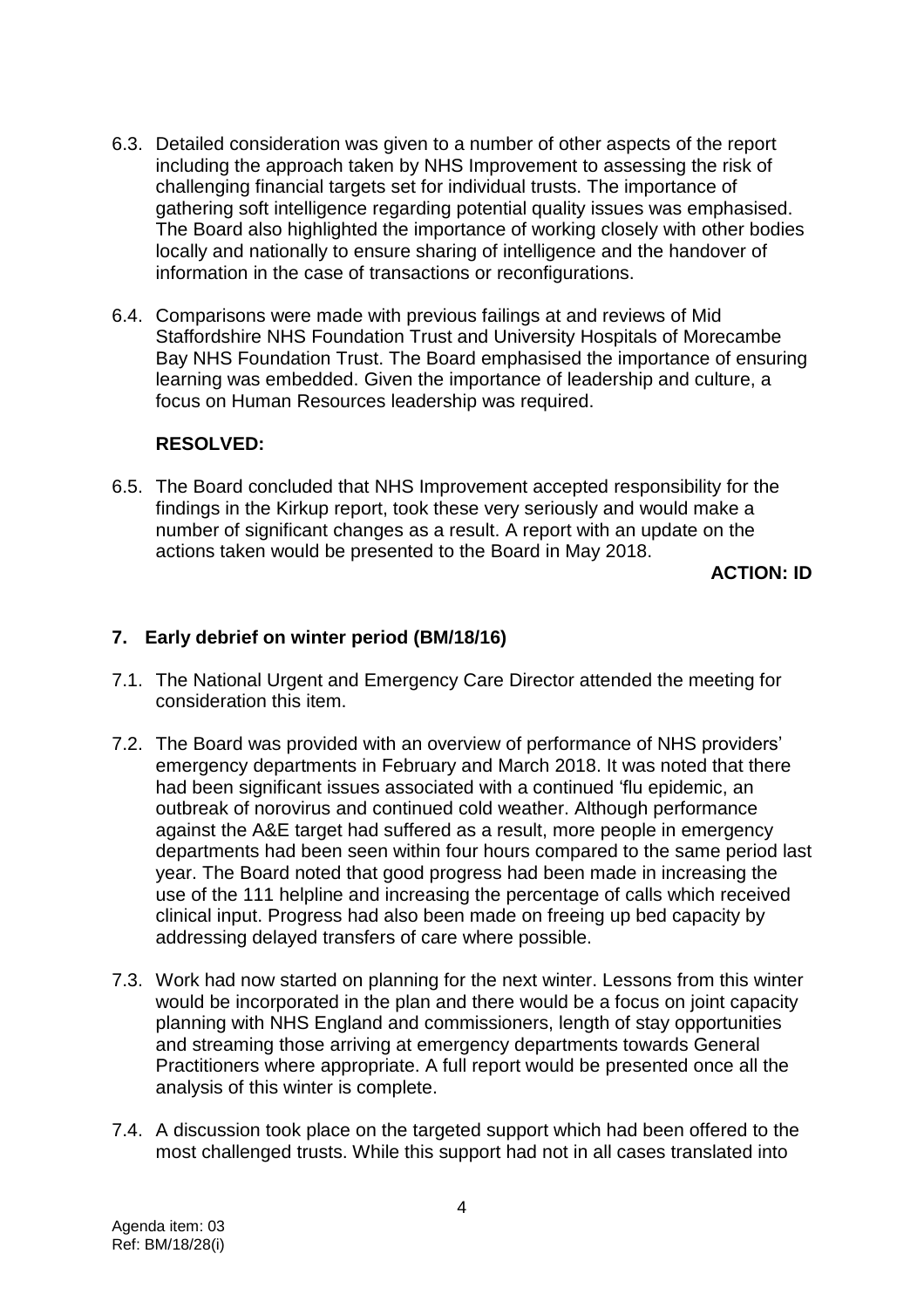improved performance, it had cases been a useful diagnostic exercise and the changes which were required ahead of next winter had been identified.

- 7.5. The nurse vacancy level was discussed and the Board received an outline of the nursing retention programme which was being put in place. The impact of the pay award was considered and it was noted that work was ongoing to reduce sickness absence. The focus on persuading agency staff to become bank or substantive staff members continued.
- 7.6. The Board requested a working session to be shown what excellence looked like in the running of an emergency department. It was agreed that this would be a useful topic for a future board teach in.

## **ACTION: DH/JD**

## **8. Questions and comments from the public**

- 8.1. A member of the public thanked NHS Improvement for embedding the patient and public voice in the work of the organisation. He highlighted the importance of consistent leadership, and of making the involvement of patients and the public real. Thanks were given to Sarah Harkness, Non-Executive Director and to the Executive Director of Nursing for listening to members of the community. It was noted that referring specifically to the NHS Constitution in Board papers where applicable could be useful going forward and this suggestion was welcomed by the Board.
- 8.2. A member of the public commented on the importance of measuring staff engagement and morale as a soft intelligence measure for risk in NHS providers. It was suggested that regular polls of staff would be conducted, and that technology could play an enabling role. The Board undertook to take this suggestion into consideration.

### **9. Chief Executive's report (oral item)**

- 9.1. The Chief Executive indicated that the key topics raised in his report were due to be discussed as standalone items in the rest of the agenda.
- 9.2. A brief discussion took place on the approach to overseeing operational performance in Integrated Care Systems, and it was confirmed that individual organisation-level plans would continue to be important to ensure clarity about responsibilities and for tracking in-year performance.

## **10. Update on sector performance (BM/18/22(P))**

10.1.The Chief Financial Officer presented a report setting out key data on financial and operational performance for month 10 and provided an overview of the progress made in the planning process. An oral overview of month 11 data was also provided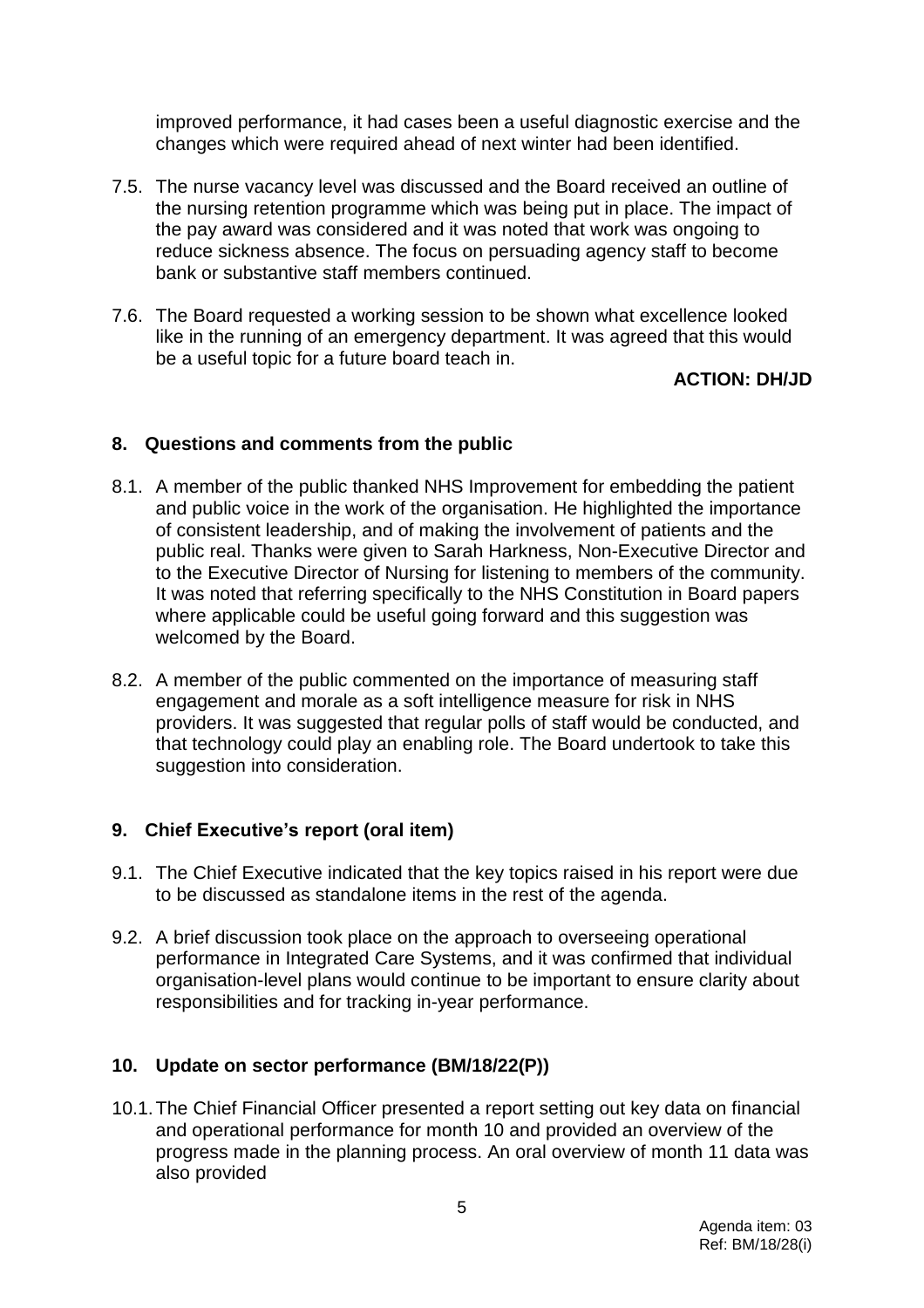- 10.2.It was noted that as a result of the prolonged period of winter weather and 'flu, the increase in elective care volumes which normally occurred at this time of the year had not yet happened. The associated lack of income growth had had an impact on the financial performance reported by providers. A discussion took place on other factors which could impact the final reported position at the end of the financial year 2017/18 including the timing of various disposals and the position in relation to the Sustainability and Transformation Fund.
- 10.3.The Board received an update on contract challenges and noted that the fact that, in many cases, the 2017/18 numbers had not yet been agreed with commissioners had a follow on impact on the planning process. The NHS Improvement finance team was working with providers to ensure any outstanding disputes were resolved as soon as possible.
- 10.4.A discussion took place on the forecast outturn position for 2017/18 and the level of risk in the forecasts was considered. The importance of ensuring that 2018/19 plans were based on realistic activity assumptions was highlighted. The importance of bearing in mind patients, waiting lists and the impact on patients of delays to treatment was emphasised. The Board requested a session in May 2018 to discuss activity and capacity based plans for the year ahead in detail.

## **ACTION: DH/EO**

### **11. NHS Improvement business planning 2018/19, risk workshop and directorate budget allocations (BM/18/23(P))**

- 11.1.Ben Dyson, Executive Director of Strategy attended the meeting for consideration of this item.
- 11.2.The Executive Director of Strategy introduced the paper, which sought the Board's agreement to interim proposals for the 2018/19 work programme supporting NHS Improvement's two-year 2017/19. It was noted that the work programme presented was subject to change pending the outcome of the organisational design work currently ongoing.
- 11.3.A discussion took place on the number of priorities NHS Improvement had accumulated since its inception and the importance of prioritising these appropriately was highlighted.
- 11.4.Consideration was given to the budget allocations set out in the accompanying paper and it was noted that these would be refreshed at Q1 stage when more progress had been made on organisational design and the business plan.

### **RESOLVED:**

11.5.The Board resolved to agree the work programme and budget allocations as set out in the papers.